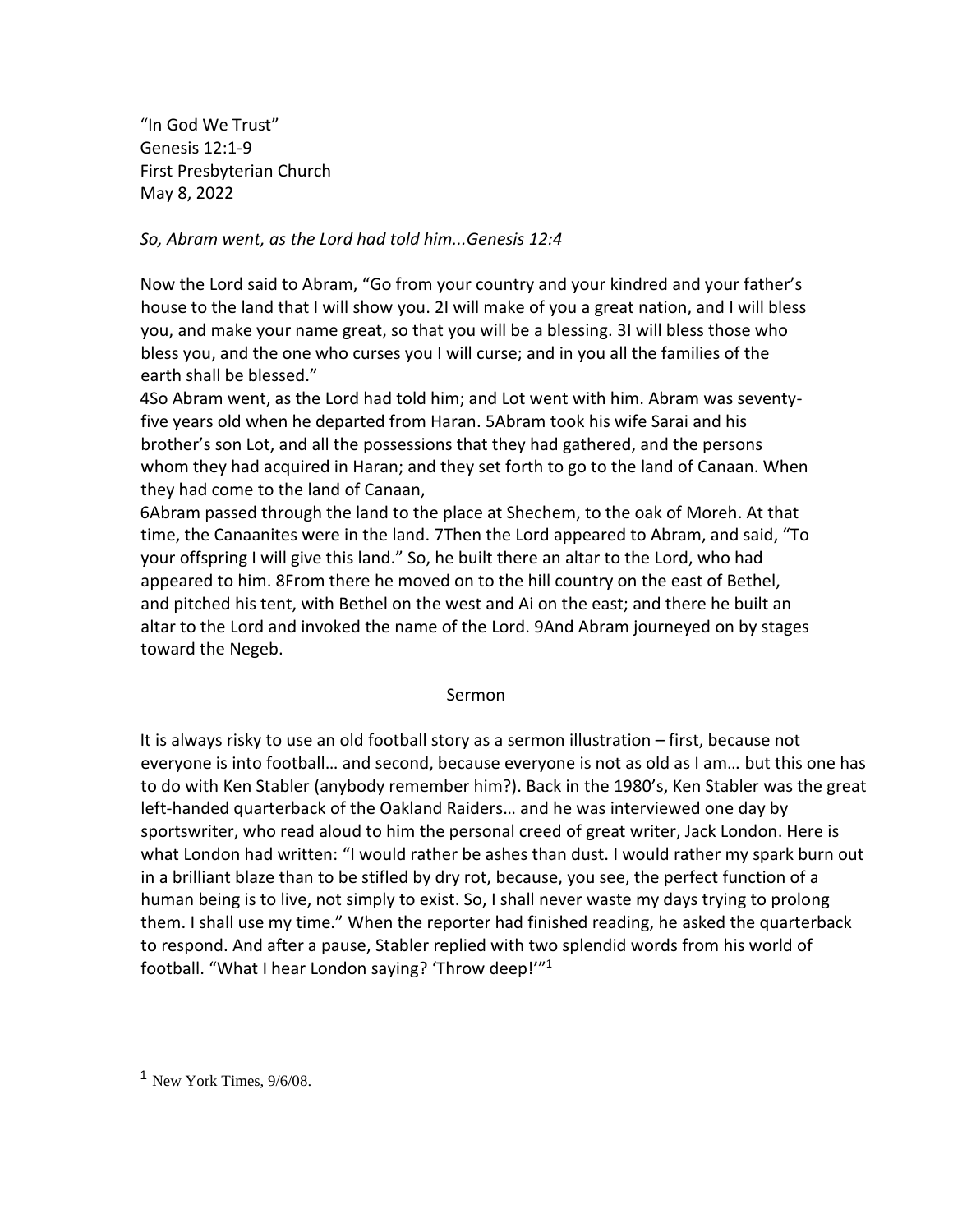I thought of those two words as I returned to the 12<sup>th</sup> chapter of Genesis this week. Abraham, the grand patriarch of our faith tradition, and Sarah our matriarch, were not afraid to "throw deep." No doubt they doubted themselves from time to time… and there's evidence they doubted God on occasion… but for the most part, they really trusted that God would be able to do what God had promised… and they staked their lives on it. There is a quotation from philosopher John Stuart Mill that I like: "One true believer is worth 99 people who just might be interested." The Lord needed Abram and his total commitment because the Lord's plan of salvation was too important to entrust to someone who wasn't all in.

And to see why Abraham's total commitment was so important, we need to go back and remember what happened in the eleven chapters before. It began with God's calling the universe into being and pronouncing it good. But then, almost immediately, bad things began to happen: the eating of the apple, the killing of Abel by Cain, the wickedness that so grieved the heart of God the floods came and covered the earth, and then even after the floods, the building of that terrible tower of Babel, which displeased the Lord just about as much as anything ever did. And at this point, scholar Leon Kass helps us understand what happened next. He says, ". . . the failure of the Tower of Babel marked the end of the saga of universal human beginnings. Before Babel, God tried to work with the entire human race all at one time. After Babel, God changed plans… or as we might say today, God "pivoted"… abandoning his plan to work with everyone at one time and choosing instead to work through one nation that would be a light to all the others.<sup>2</sup> One nation, no stronger than the others, no better, no wiser than the others, no greater track record than anybody else. And for reasons known only to God, the Lord chose these tent-dwelling people… this family headed by Abraham and Sarah… to be a blessing to the rest of the world.

Genesis 12 begins with God saying, "I want you to go from your house and your kinfolk in your father's house to this land I'm going to show you... and when you get there, I'm going to make of you a great nation." I imagine it all sounded nice to this old couples (kind of like retirement does to this old preacher) until you think of what you have to leave behind. They're leaving their secure world everything they had known their entire lives… and stepping out toward God knows what. But, as Walter Brueggemann says, "Such a departure from security is the only way out of barrenness. To stay safe is to be barren, to be without life. But to leave in risk, is to have hope.<sup>3</sup> (3) I don't want to be overly dramatic, but I see this is a "hinge moment" in God's love story for this world… in other words, everything hinges on whether they say yes or no to the hopeful future that God offers. So, at the behest of God, Abraham and Sarah said yes… the camel train pulled out… and the world has never been the same again.

<sup>&</sup>lt;sup>2</sup> The Beginning of Wisdom, Free Press, 2003, p. 247.

<sup>&</sup>lt;sup>3</sup> Genesis, Walter Brueggemann, John Knox Press, 1982, p.118.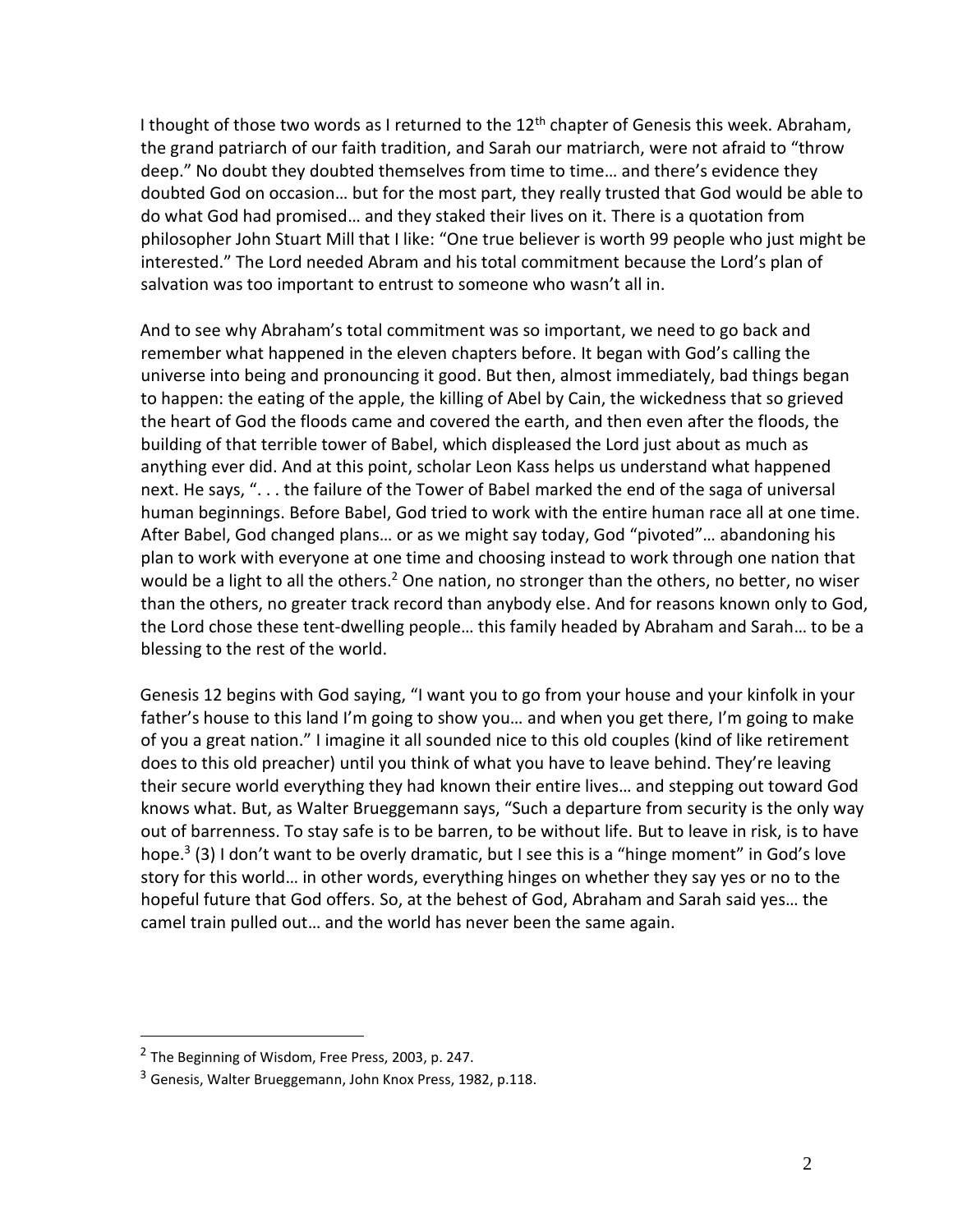Now, what are we to do with this story of Abraham and Sarah so many years later? Well, I mentioned in my Friday pastor's note that over the years I have returned to this story again and again because it just has so much to teach us! For instance, that we are blessed, not because we deserve it or are more special, but so that we can bless others… or that following God's call in our lives sometimes means leaving some things and people we love and moving outside our comfort zones. Or as we said last week, when Jesus first called his disciples, they followed without all the facts. Just so, God called Abraham and Sarah to go… with no map… no specific destination… no ETA… just a promise.

So, we ARE in a way like Abram and Sarah, aren't we? We have no way of knowing what's ahead, but one thing we do know is that God NEEDS US – Just like God needed Abraham and Sarah, God needs US to say YES! to helping create the future that God has in mind. God is not picky about that kind of thing; God is looking not for perfect people, only people who will say yes… yes to being part of this ongoing family which God continues to bless so that it might be a blessing.

It's probably obvious why I wanted to return to this story at this particular time in my life and yours. Clearly, we're both being called to go into unknown territory… me into a new chapter in my life and you into a new chapter in this church's rich history. Some of us might be tempted to say, "No thank you, I believe I would much rather stay right here where we are." I know that temptation… I know you do, too. But we also have the sense that we can respond as Abraham and his family did - with faithfulness – letting go of our need to have everything stay in place and saying yes… so that WE can become the hinge on which history in our little part of the world turns. We will both need to draw deeply from our spiritual resources… and muster the courage to face what is ahead… and continually remember that our security lies not in shrinking back… staying still… maintaining the *status quo*. Our security lies where it always has been… in the steady, strong hands of a mighty and gracious God.

I remember telling you this story soon after I arrived – Henri Nouwen once wrote about a group of flying trapeze artists who performed with a famous German circus… they were called "The Flying Rodleighs." Nouwen writes that "when the circus came to Freiburg two years ago, my friends invited me and my father to see the show. I will never forget how enraptured I became when I first saw the Rodleighs move through the air, flying and catching, as elegant as dancers. The next day, I returned to the circus to see them again and introduced myself to them as one of their great fans. They invited me to attend one of their practice sessions, gave me free tickets, asked me to dinner and suggested that I travel with them for a week in the near future.

One day, I was sitting with Rodleigh, the leader of the troop, in his caravan, talking about flying. He said, 'As a flyer, I must have complete trust in my catcher. The public might think I am the great star of the trapeze, but the real star is Joe, my catcher. He has to be there with split second precision and grab me out of the air as I come to him." "How does it work?" Nouwen asked. "The secret," Rodleigh said, "is that the flyer does nothing and the catcher does everything.